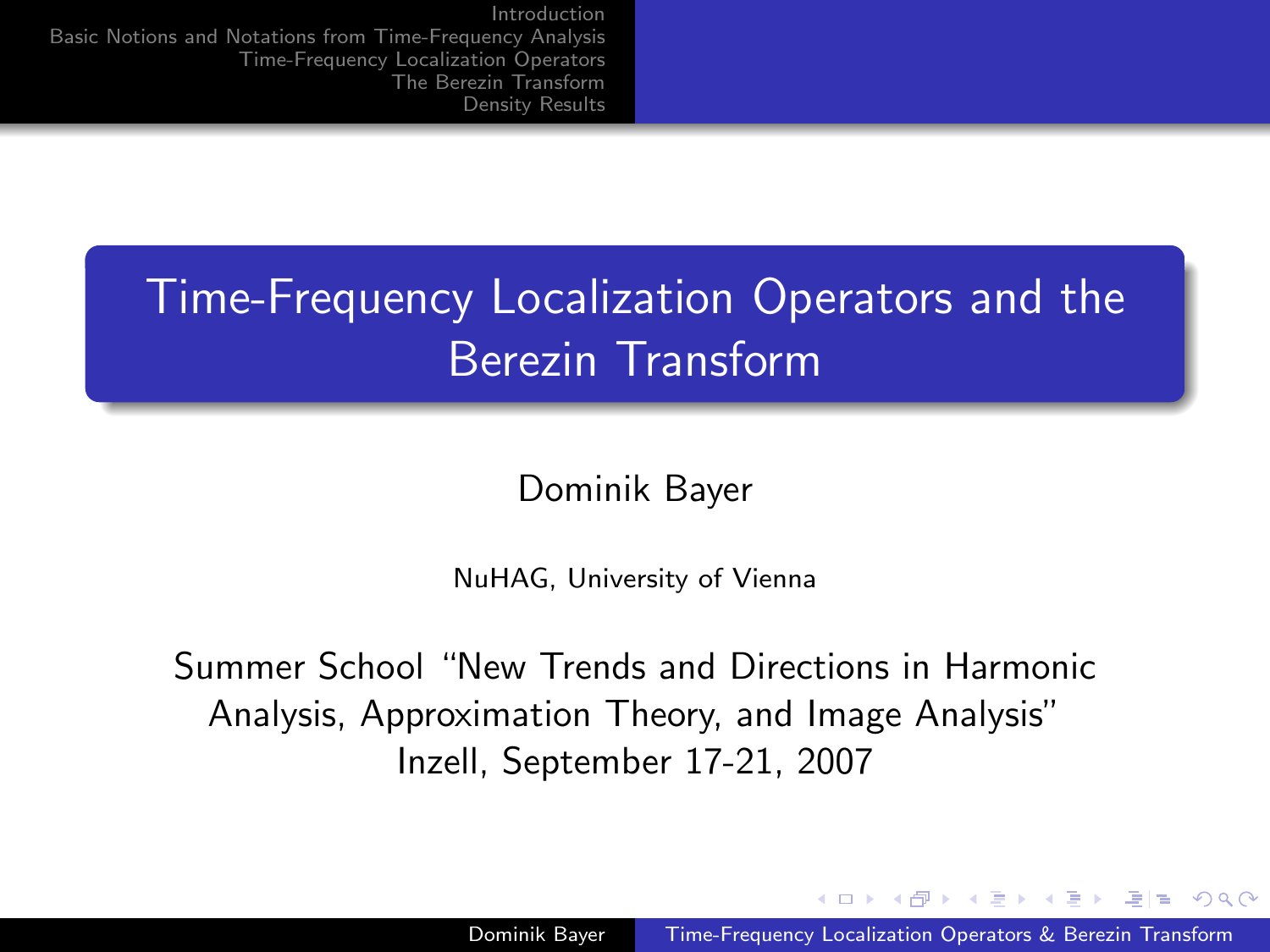



- 2 [Basic Notions and Notations from Time-Frequency Analysis](#page-3-0)
- 3 [Time-Frequency Localization Operators](#page-6-0)
- 4 [The Berezin Transform](#page-10-0)

### 5 [Density Results](#page-13-0)

кНД ▶ к ∃ ▶ к ∃ ▶ . 글|님 . Ю Q (^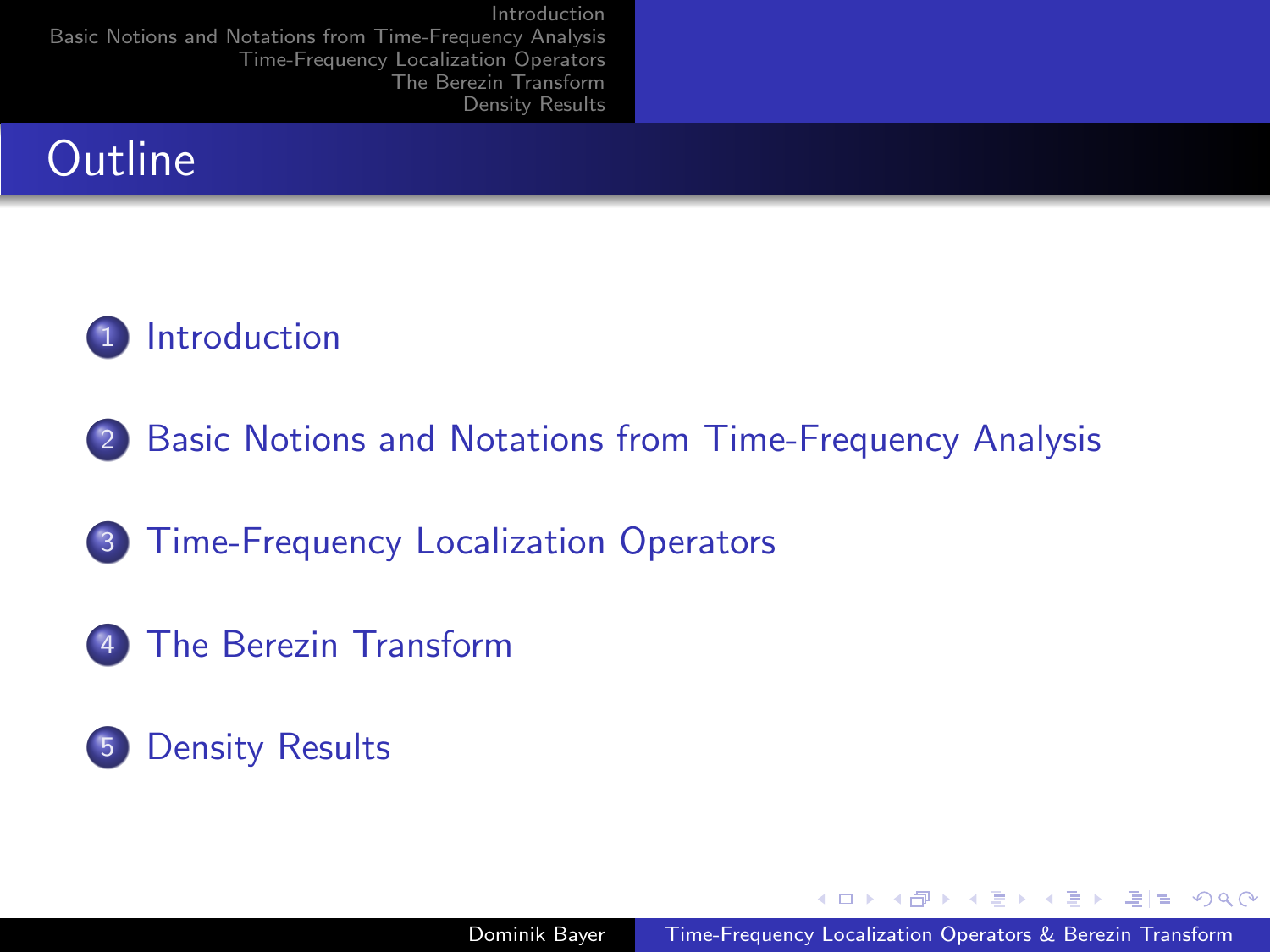#### Introduction

[Basic Notions and Notations from Time-Frequency Analysis](#page-3-0) [Time-Frequency Localization Operators](#page-6-0) [The Berezin Transform](#page-10-0) [Density Results](#page-13-0)

### Introduction

The time-frequency localization operator  $A_a^{\varphi_1,\varphi_2}$  with symbol a and windows  $\varphi_1, \varphi_2$  is defined to be

$$
A_{a}^{\varphi_1,\varphi_2}f(t)=\iint_{\mathbb{R}^{2d}}a(x,\omega)V_{\varphi_2}f(x,\omega)M_{\omega}T_x\varphi_1(t)\,dxd\omega.
$$

- introduced by Daubechies in 1988 as a mathematical tool to study time-frequency properties of functions
- in other contexts already used earlier (e.g. by Berezin, anti-Wick operators used for quantization)
- **•** connection to the Berezin transform (well-known in other parts of mathematics)

<span id="page-2-0"></span>K ロ ▶ K 何 ▶ K ヨ ▶ K ヨ ▶ - ヨ 出 | A Q (^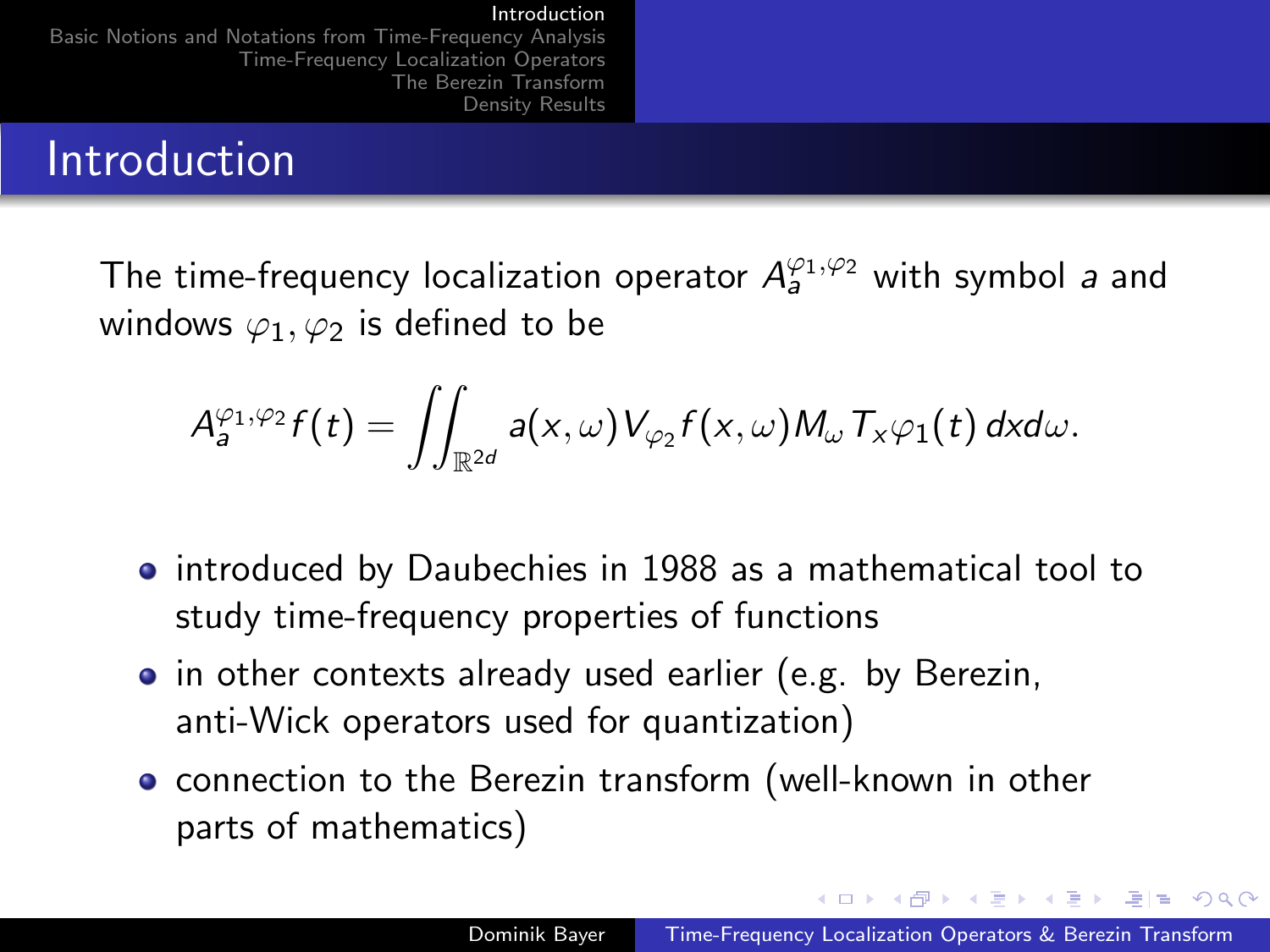## Time-Frequency Analysis I

• Time-frequency shifts:

for  $f \in L^2(\mathbb{R}^d)$ ,  $z = (x, \omega) \in \mathbb{R}^{2d}$ :

$$
\pi(z)f(t) = M_{\omega} T_x f(t) = e^{2\pi i \omega \cdot t} f(t - x)
$$

with  $\mathcal{T}_{\mathsf{x}} f(t) = f(t - x)$  translation and  $\mathcal{M}_{\omega} f(t) = e^{2\pi i \omega \cdot t} f(t)$ modulation

Short-time Fourier transform:

### Definition

Let  $f, g \in L^2(\mathbb{R}^d)$ . Then the short-time Fourier transform (STFT) of f with respect to the window  $g$  is defined as

$$
V_g f(x,\omega) = \int_{\mathbb{R}^d} f(t) \overline{g(t-x)} e^{-2\pi i \omega \cdot t} dt = \langle f, \pi(z)g \rangle.
$$

<span id="page-3-0"></span>റെ ര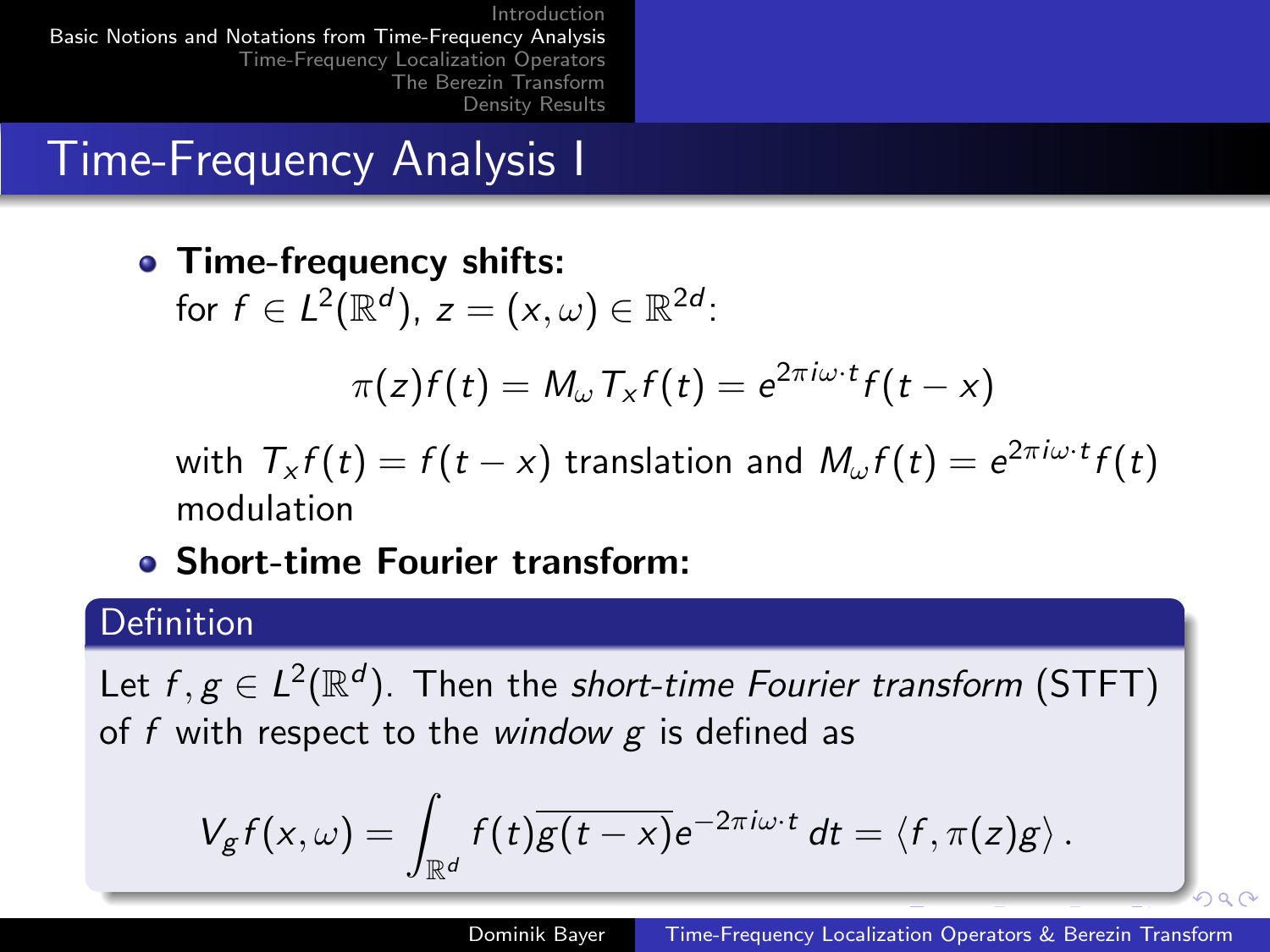## Time-Frequency Analysis II

### **• Elementary properties:**

- $\bullet$   $V_{\sigma}f$  is continuous and vanishes at infinity; it is in particular bounded with  $|V_{\mathcal{g}}f(x,\omega)| \leq ||f||_{L^2(\mathbb{R}^d)}\cdot ||\mathcal{g}||_{L^2(\mathbb{R}^d)}$
- $V_g f \in L^2(\mathbb{R}^{2d})$  and the orthogonality relation  $\braket{\mathcal{V}_{g_1} f_1, \mathcal{V}_{g_2} f_2}_{L^2(\mathbb{R}^{2d})} = \braket{f_1, f_2}_{L^2(\mathbb{R}^d)} \braket{g_1, g_2}_{L^2(\mathbb{R}^d)}$  holds. If  $||g||_{L^2(\mathbb{R}^d)}=1$ , then  $V_g:L^2(\mathbb{R}^d )\to L^2(\mathbb{R}^{2d})$  is an isometry for  $f,g\in L^2(\mathbb{R}^d)$ ,  $x,\omega,u,\eta\in\mathbb{R}^d$ :

$$
V_g(M_\eta T_u f)(x,\omega) = e^{2\pi i u \cdot \omega} V_g f(x-u,\omega-\eta),
$$

i.e. a time-frequency shift of  $f$  amounts to a translation of  $V_g f$  in the time-frequency plane

K ロ ▶ K 何 ▶ K ヨ ▶ K ヨ ▶ - ヨ 出 | A Q (^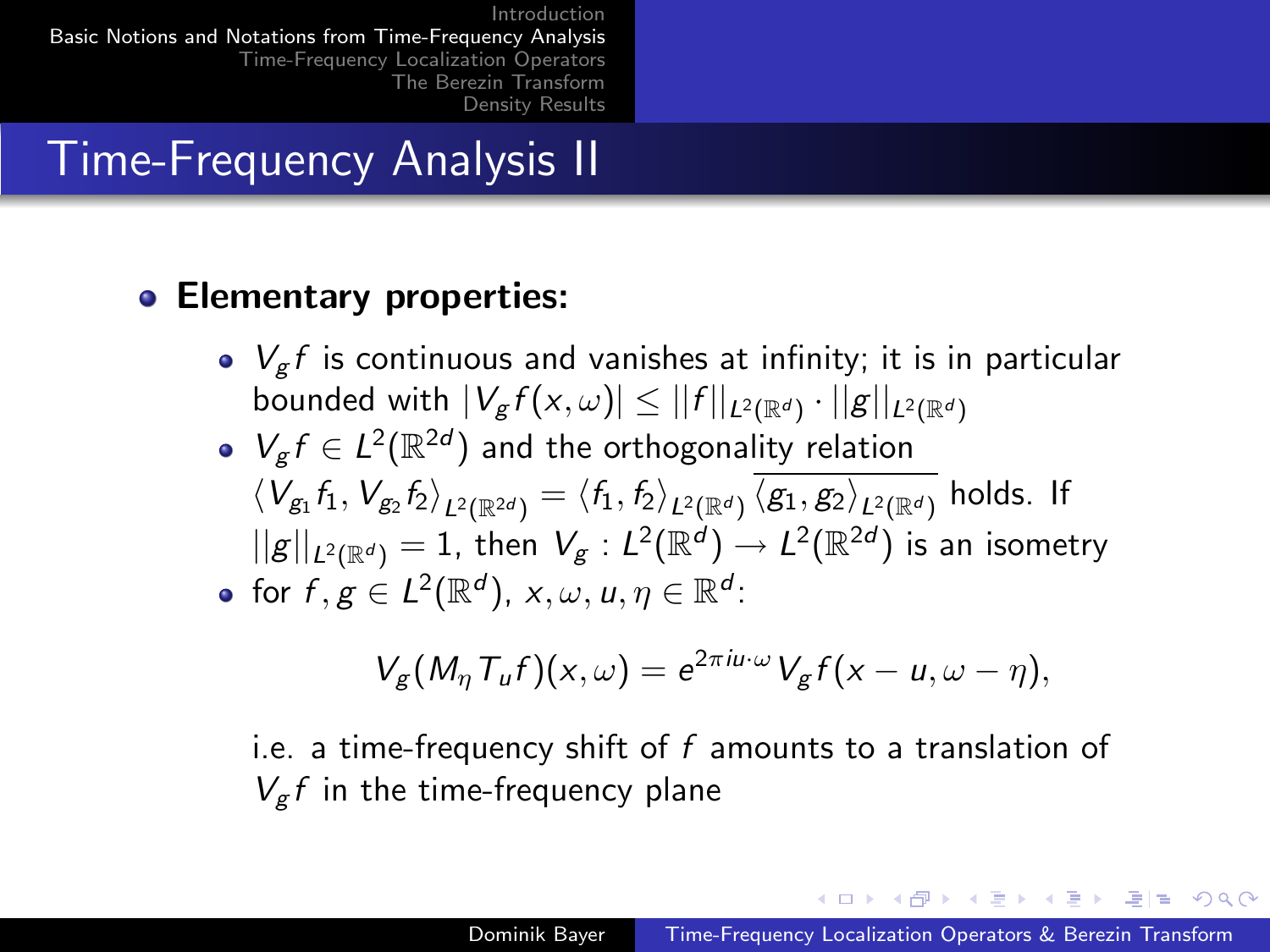Time-Frequency Analysis III

#### Inversion formula:  $\bullet$

#### Theorem

Let  $g, \gamma \in L^2(\mathbb{R}^d)$  with  $\langle g, \gamma \rangle \neq 0$ . Then for all  $f \in L^2(\mathbb{R}^d)$ 

$$
f = \frac{1}{\langle g, \gamma \rangle} \iint_{\mathbb{R}^{2d}} V_g f(x, \omega) M_\omega T_x \gamma dx d\omega.
$$

The vector-valued integral is to be understood in the weak sense: for  $F \in L^2(\mathbb{R}^{2d})$  the expression  $\iint_{\mathbb{R}^{2d}} F(x,\omega) M_\omega \, \overline{I}_x \gamma \, d\mathsf{x} d\omega$  denotes the unique  $f \in L^2(\mathbb{R}^d)$ such that  $\langle f , h \rangle = \iint_{\mathbb{R}^{2d}} F(x,\omega) \langle h , M_\omega \, T_x \gamma \rangle \, dxd\omega$  for all  $h \in L^2(\mathbb{R}^d)$ .

кох ∈l≣ к∉≯ кэтий томо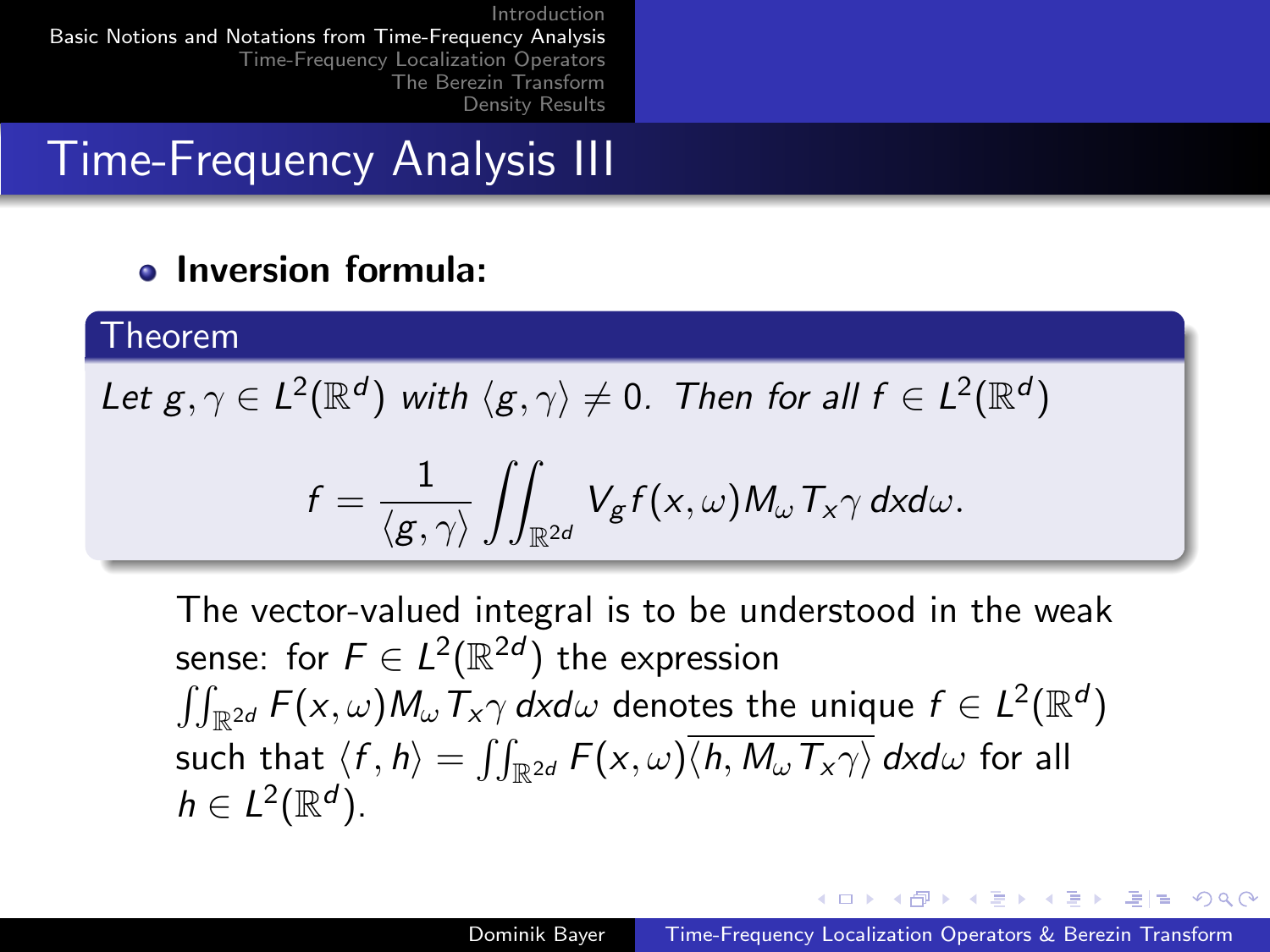## Time-Frequency Localization Operators I

### Definition

Let  $a\in L^p(\mathbb{R}^{2d})$  and  $\varphi_1,\varphi_2\in L^2(\mathbb{R}^d).$  The *localization operator* with *symbol a* and *windows*  $\varphi_1,\varphi_2$  *on*  $\mathsf{L}^2(\mathbb{R}^d)$  *is defined by* 

$$
A_{a}^{\varphi_{1},\varphi_{2}}f=\iint_{\mathbb{R}^{2d}}a(x,\omega)V_{\varphi_{2}}f(x,\omega)M_{\omega}T_{x}\varphi_{1}(t) dx d\omega
$$

for  $f \in L^2(\mathbb{R}^d)$ . We denote by  $\mathcal A$  the mapping from symbol to operator:  $\mathcal{A}: a \mapsto \mathcal{A}a := A_a^{\varphi_1, \varphi_2}.$ 

analogy with Fourier multipliers  $f\mapsto \int_{\mathbb{R}^d} a(\omega)\hat{f}(\omega)e^{2\pi i \omega \cdot t}\,d\omega$ 

<span id="page-6-0"></span>кох ∈l≣ к∉≯ кэтий томо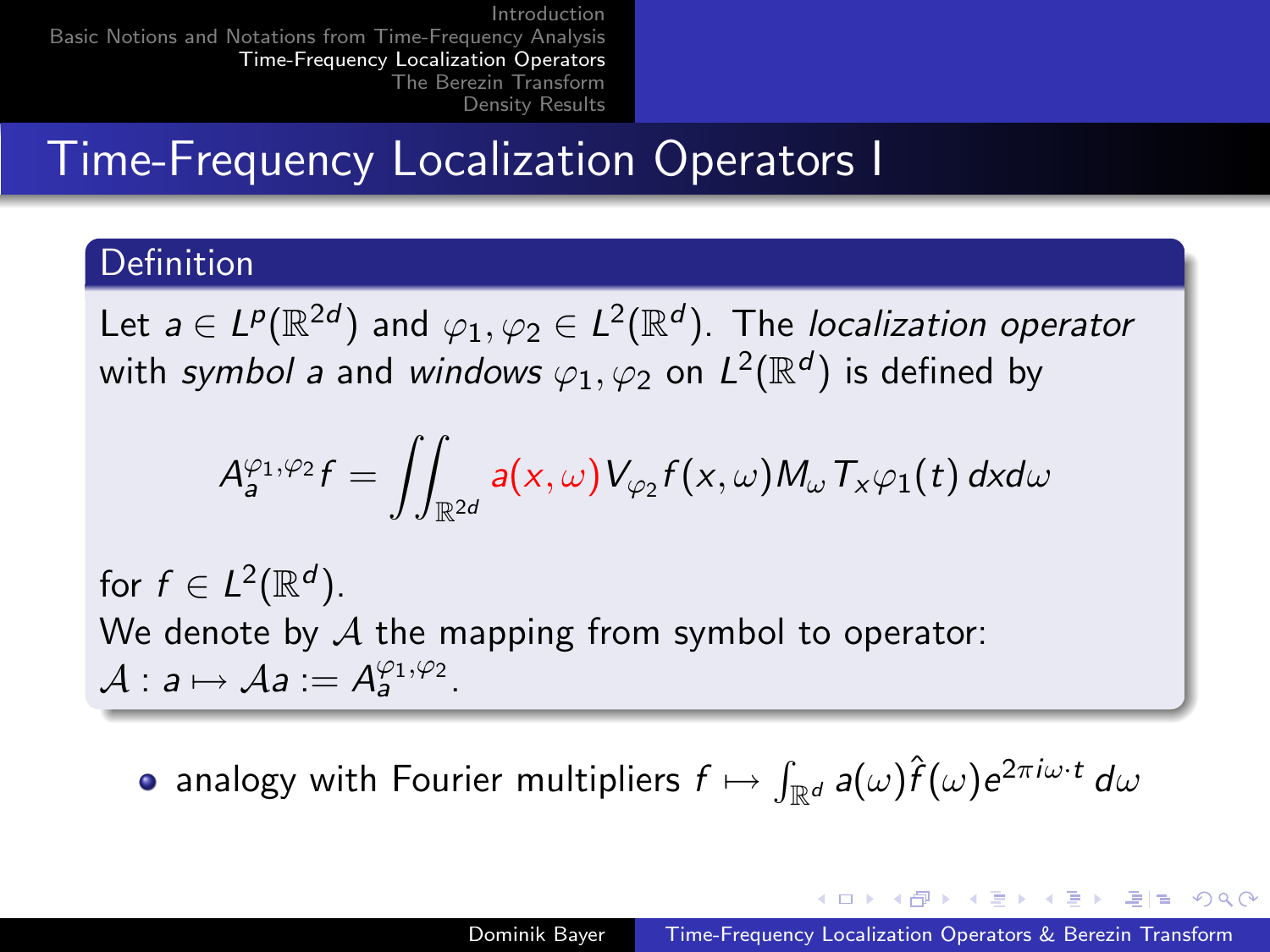# Time-Frequency Localization Operators II

**•** equivalent formulation:

$$
\mathcal{A}_a^{\varphi_1,\varphi_2}f=V_{\varphi_1}^*(a\cdot V_{\varphi_2}f)
$$

boundedness on  $L^2(\mathbb{R}^d)$  for all  $1\leq p\leq \infty$ :

•  $p = 1$ :

$$
\begin{aligned} |\langle A^{\varphi_1,\varphi_2}_{\mathfrak{g}} f, g \rangle| &= |\langle V^*_{\varphi_1}(a \cdot V_{\varphi_2} f), g \rangle| \\ &\leq ||\varphi_1|| \cdot ||\varphi_2|| \cdot ||a||_1 \cdot ||f|| \cdot ||g||, \end{aligned}
$$

therefore  $||A^{\varphi_1,\varphi_2}_af|| \le ||\varphi_1|| \cdot ||\varphi_2|| \cdot ||a||_1 \cdot ||f||$  $p = \infty$ :

$$
||A_a^{\varphi_1,\varphi_2}f||=||V_{\varphi_1}^*(a\cdot V_{\varphi_2}f)||\leq ||\varphi_1||\cdot||\varphi_2||\cdot||a||_\infty\cdot||f||
$$

•  $1 < p < \infty$ : by interpolation.

K ロ ▶ K 何 ▶ K ヨ ▶ K ヨ ▶ 『ヨ!ヨ Y 9 Q (^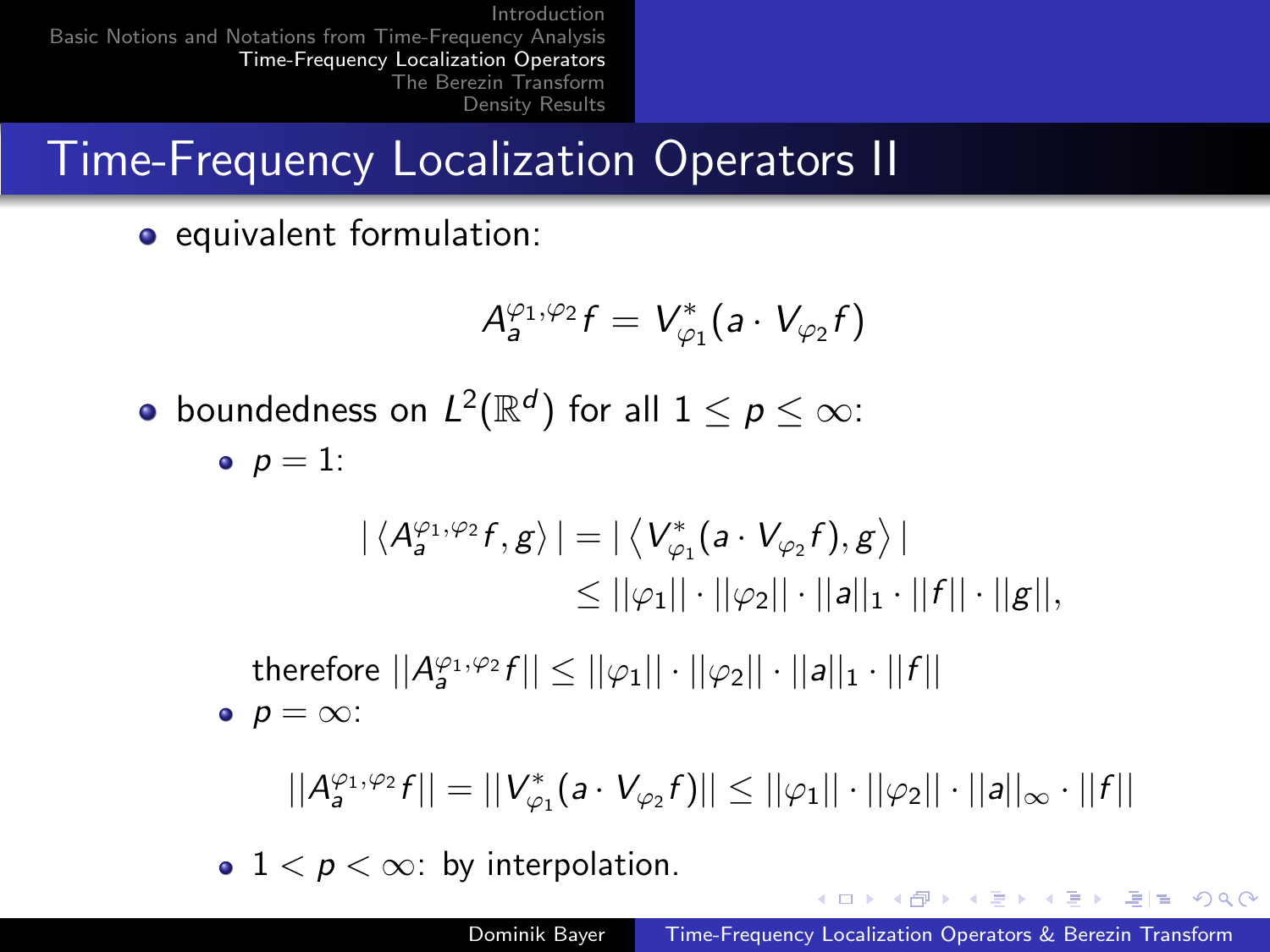### Schatten Class Properties

### The following holds:

### Theorem (Wong)

For  $a\in L^p(\mathbb{R}^{2d})$ , we have  $A_a^{\varphi_1,\varphi_2}\in \mathcal{S}^p(L^2(\mathbb{R}^d))$ , the Schatten p-class, and

$$
||A_{a}^{\varphi_1,\varphi_2}||_{\mathcal{S}^p(L^2)} \leq ||\varphi_1|| \cdot ||\varphi_2|| \cdot ||a||_p,
$$

so  $\mathcal{A}: L^p(\mathbb{R}^{2d}) \rightarrow \mathbb{S}^p(L^2(\mathbb{R}^d))$  bounded with  $||\mathcal{A}||_{L^p\to \mathcal{S}^p(L^2)} \leq ||\varphi_1|| \cdot ||\varphi_2||.$ 

- ←何 ▶ ← ヨ ▶ ← ヨ ▶ - ヨ ヨ - つんぺ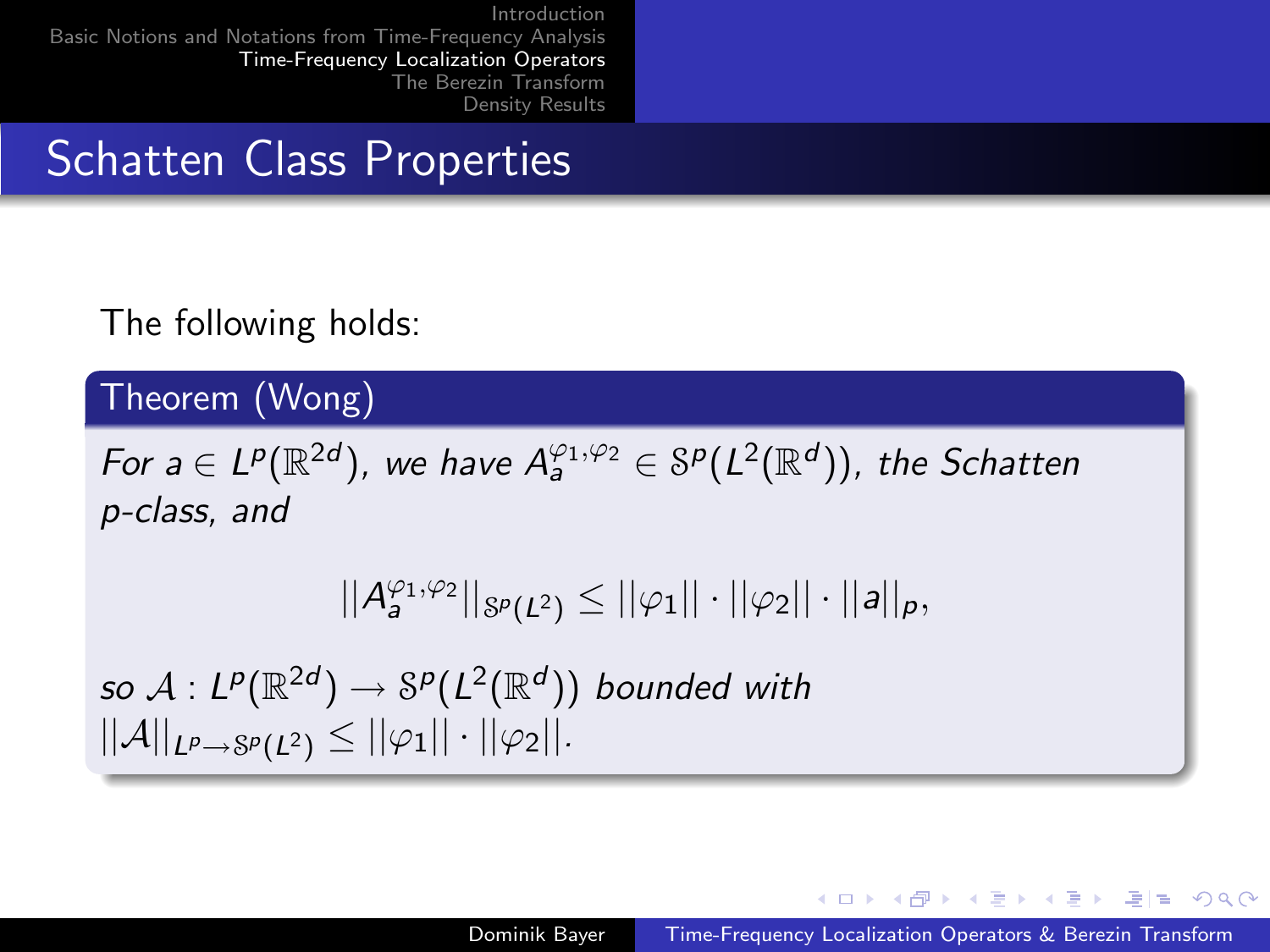### Further Symbol Classes

Localization operators can be defined for many more classes of symbols and windows, for example:

| symbol a                                                        | windows $\varphi_1$ , $\varphi_2$ | operator $A^{\varphi_1,\varphi_2}_{a}$                                                                            |
|-----------------------------------------------------------------|-----------------------------------|-------------------------------------------------------------------------------------------------------------------|
| $L^{\infty}(\mathbb{R}^{2d})$                                   | . <sup>∠</sup> (ℝ"                | $B(L^2(\mathbb{R}^d))$                                                                                            |
| $1\leq p<\infty$<br>L <sup>p</sup> ( $\mathbb{R}^{\mathsf{2u}}$ | (ℝ"                               | $S^p(L^2(\mathbb{R}^d))$                                                                                          |
| $\mathcal{S}'(\overline{\mathbb{R}^{2d}})$                      | $\mathcal{S}(\mathbb{R}^d$        | $\rightarrow \mathcal{S}^{\prime }(\mathbb{R}^{d}% )\otimes (\mathbb{R}^{d}\mathbb{R}^{d}\otimes \mathbb{R}^{d})$ |
| $M^{p,\infty}(\mathbb{R}^{2d})$                                 | $M^1(\mathbb{R}^d)$               | $B(M^{p,q}(\mathbb{R}^d))$                                                                                        |
| $1 \leq p \leq \infty$                                          |                                   | $1\leq q\leq\infty$                                                                                               |

K 주 ▶ K 크 ▶ K 크 ▶ 그 크 ▶ 9909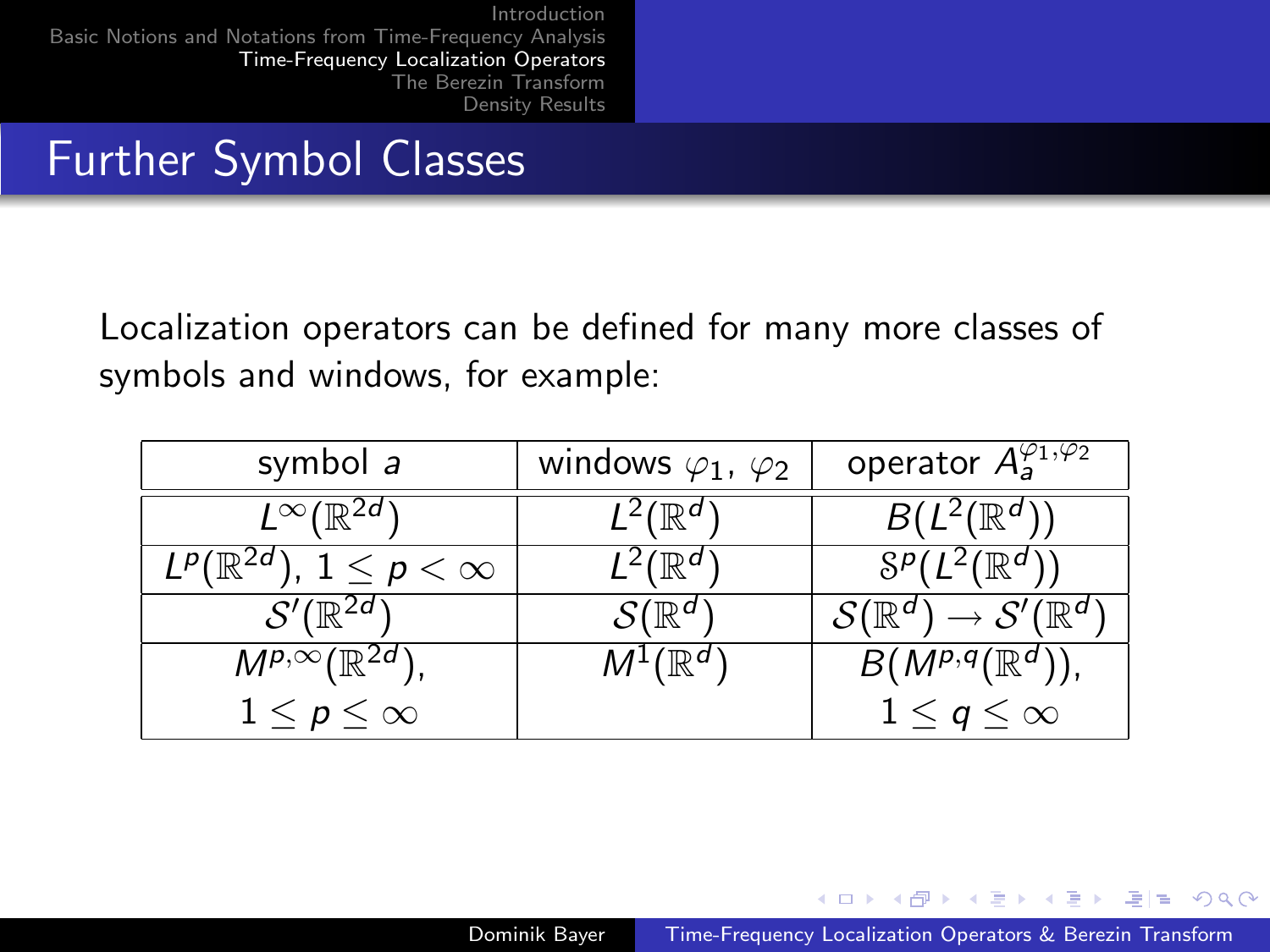### The Berezin Transform I

### **Definition**

Let  $\mathcal{T} \in B(L^2(\mathbb{R}^d)).$  The *Berezin transform*  $\mathcal B$  *m*aps  $\mathcal T$  to the function on  $\mathbb{R}^{2d}$ 

$$
\mathcal{B}\mathcal{T}(z):=\langle \mathcal{T}\pi(z)\varphi_2,\pi(z)\varphi_1\rangle\,,\qquad z\in\mathbb{R}^{2d}.
$$

The function  $\mathcal{B}\mathcal{T}(z)$  is continuous since for arbitrary  $\varphi \in L^2(\mathbb{R}^d)$ the mapping  $z \mapsto \pi(z) \varphi$  is continuous from  $\mathbb{R}^{2d}$  to  $L^2(\mathbb{R}^d).$ 

<span id="page-10-0"></span>→ 何 ▶ → ヨ ▶ → ヨ ▶ - ヨ ヨ - つんぺ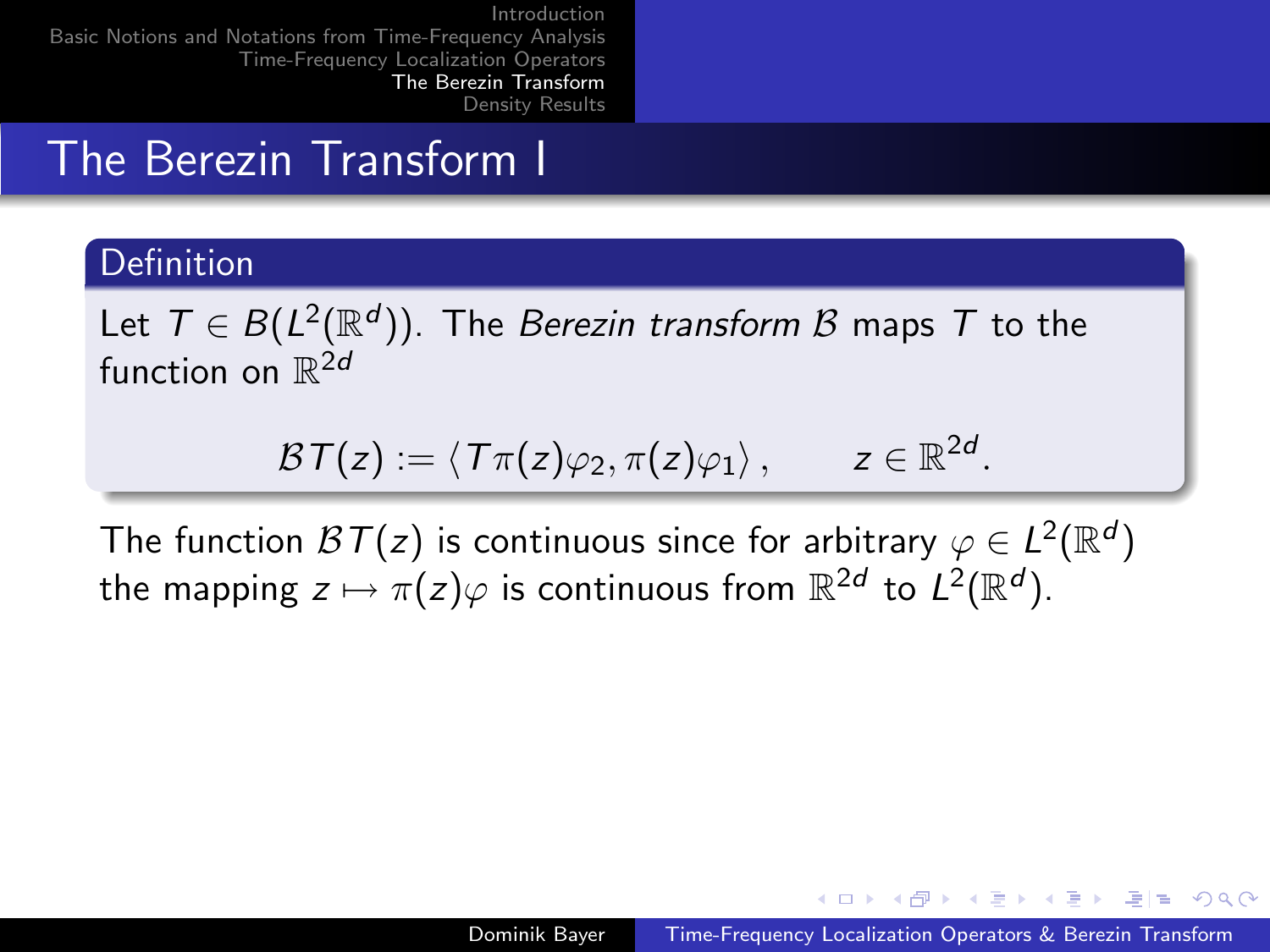## The Berezin Transform II

#### Lemma

 ${\mathcal B}$  is a bounded operator from  ${\mathbb S}^p(L^2({\mathbb R}^d))$  to  $L^p({\mathbb R}^{2d}),\, 1\leq p\leq \infty.$ 

 $p = \infty$ :

$$
|\mathcal{BT}(z)| = |\langle T\pi(z)\varphi_2, \pi(z)\varphi_1 \rangle|
$$
  
\n
$$
\leq ||T||_{L^2(\mathbb{R}^d) \to L^2(\mathbb{R}^d)} \cdot ||\pi(z)\varphi_2|| \cdot ||\pi(z)\varphi_1||
$$
  
\n
$$
= ||T||_{L^2(\mathbb{R}^d) \to L^2(\mathbb{R}^d)} \cdot ||\varphi_2|| \cdot ||\varphi_1||
$$

for all  $z \in \mathbb{R}^{2d}$ 

- $p = 1$ : using the spectral representation of trace class operators
- $\bullet \infty$  > p > 1: by interpolation

K ロ ▶ K 何 ▶ K ヨ ▶ K ヨ ▶ 『ヨ!ヨ Y 9 Q (^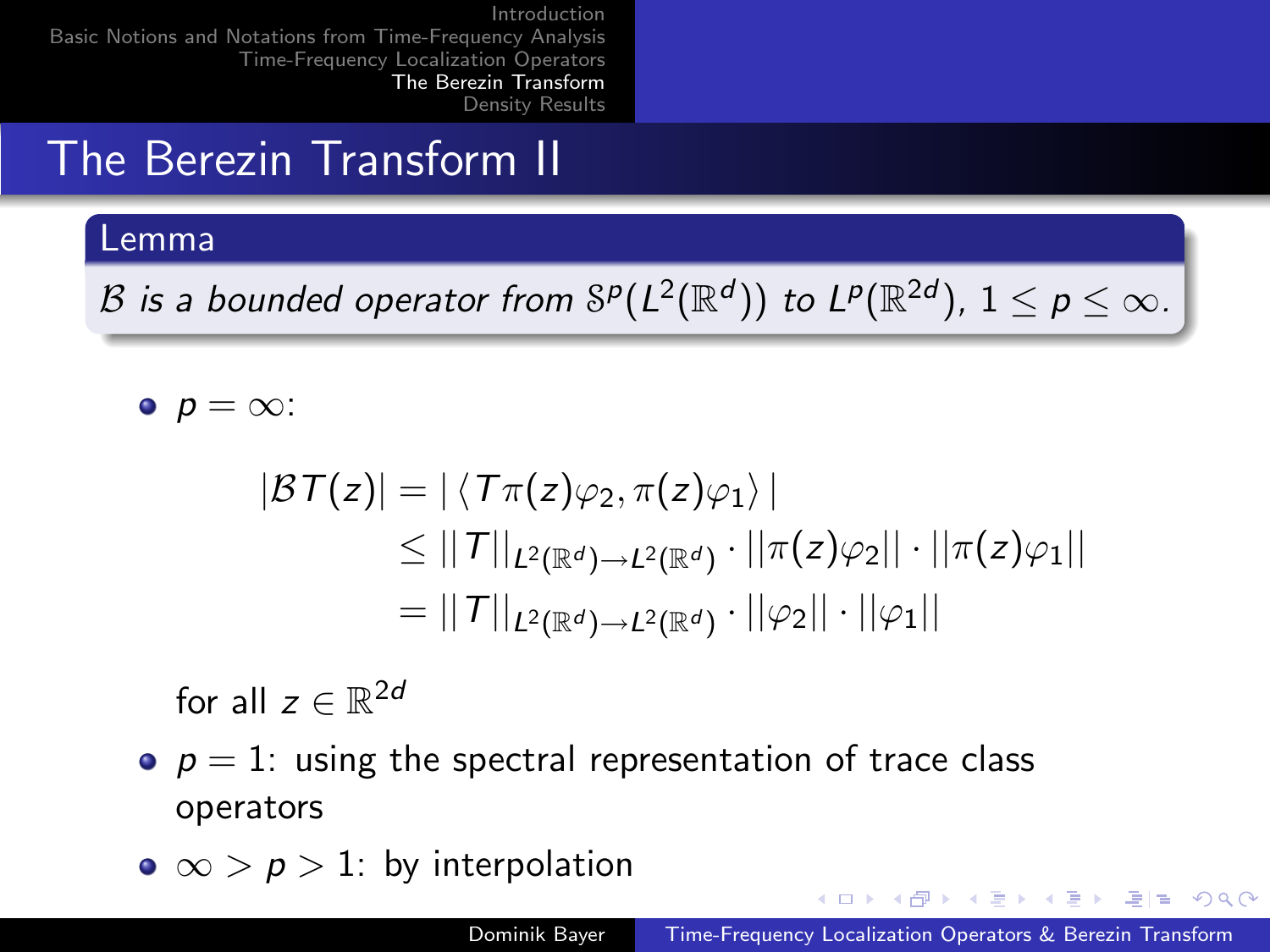### The Berezin Transform III

### The following holds:

#### Theorem

The operator  $\mathcal{A}: L^\infty(\mathbb{R}^{2d})=(L^1(\mathbb{R}^{2d}))^*\rightarrow B(L^2(\mathbb{R}^d))=(\mathbb{S}^1(L^2(\mathbb{R}^d)))^*$  is the (Banach space) adjoint of the operator  $\mathcal{B}:S^1(L^2(\mathbb{R}^d))\to L^1(\mathbb{R}^{2d}),$ i.e.  $\mathcal{B}^* = \mathcal{A}$ .

<span id="page-12-0"></span>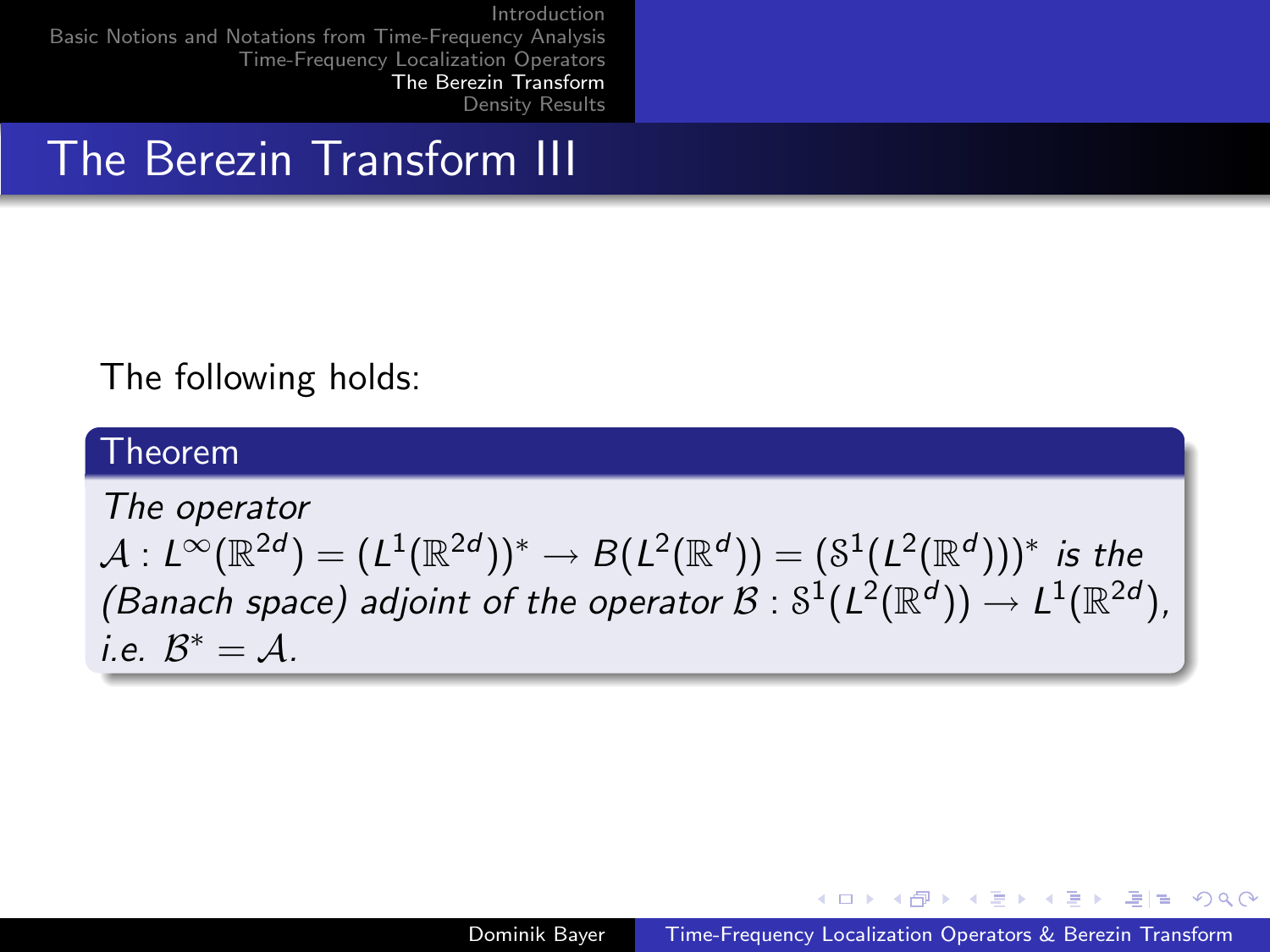## Facts from Functional Analysis

Let X, Y be Banach spaces and  $T: X \rightarrow Y$  be a bounded operator. Its (Banach space) adjoint operator be denoted by  $\mathcal{T}^*$  :  $Y^* \rightarrow X^*$ .

- $T^*$  is injective if and only if the range of  $T$  is dense in Y with respect to the norm topology on  $Y$ .
- T is injective if and only if the range of  $T^*$  is dense in  $X^*$ with respect to the weak\* topology on  $X^*$ .

<span id="page-13-0"></span>кох ∈|≝ к∉х к≇х кору кох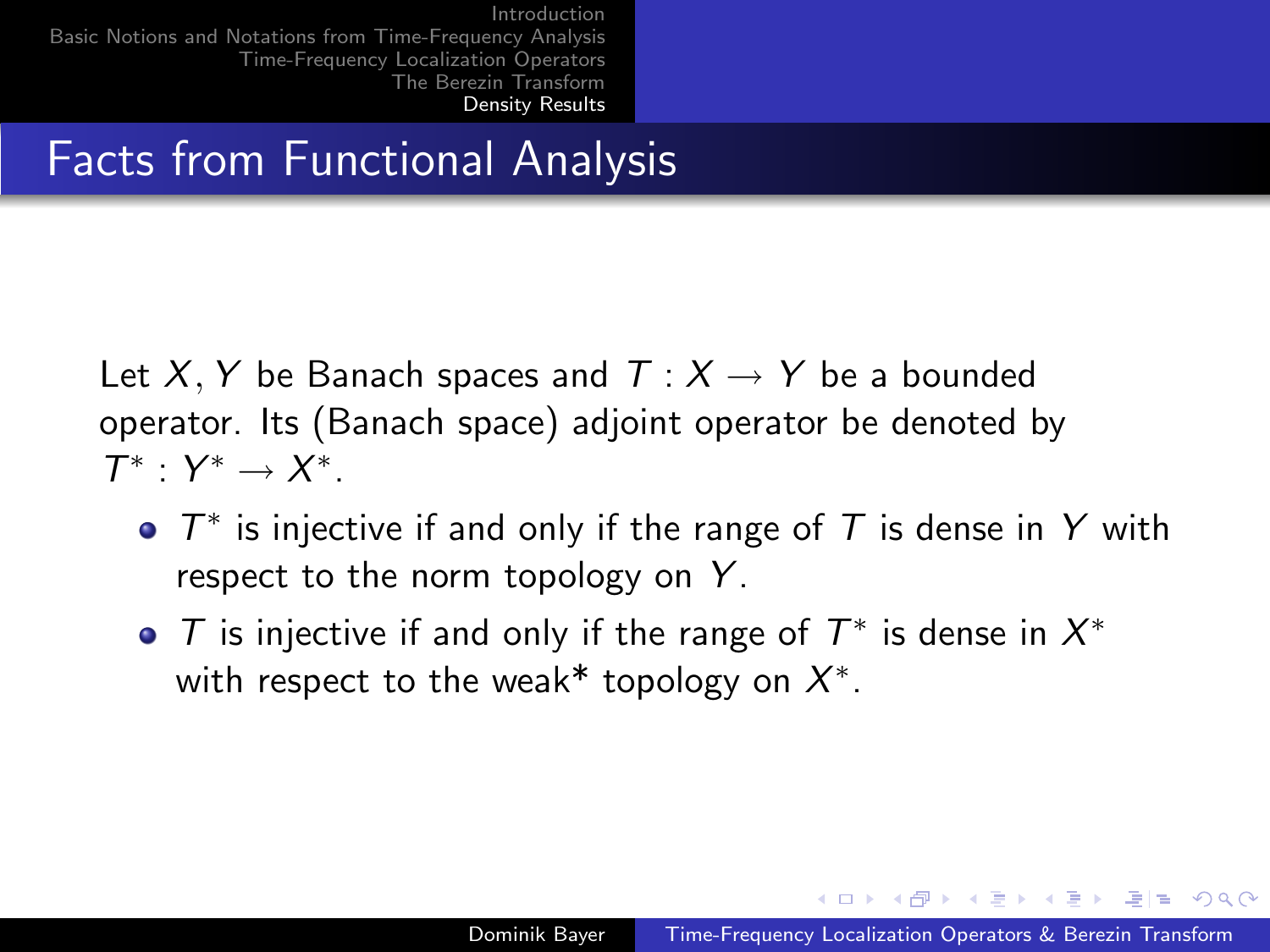## A Negative Result for the Norm Topology

#### Theorem

The Fourier transform  $\mathcal{F} \in \mathcal{B}(L^2(\mathbb{R}^d))$  is not contained in the norm-closure of the range of A. In particular the set of all localization operators with symbols in  $L^\infty(\mathbb{R}^{2d})$  is <u>not</u> dense in  $\mathcal{B}(L^2(\mathbb{R}^d))$  with respect to the operator norm.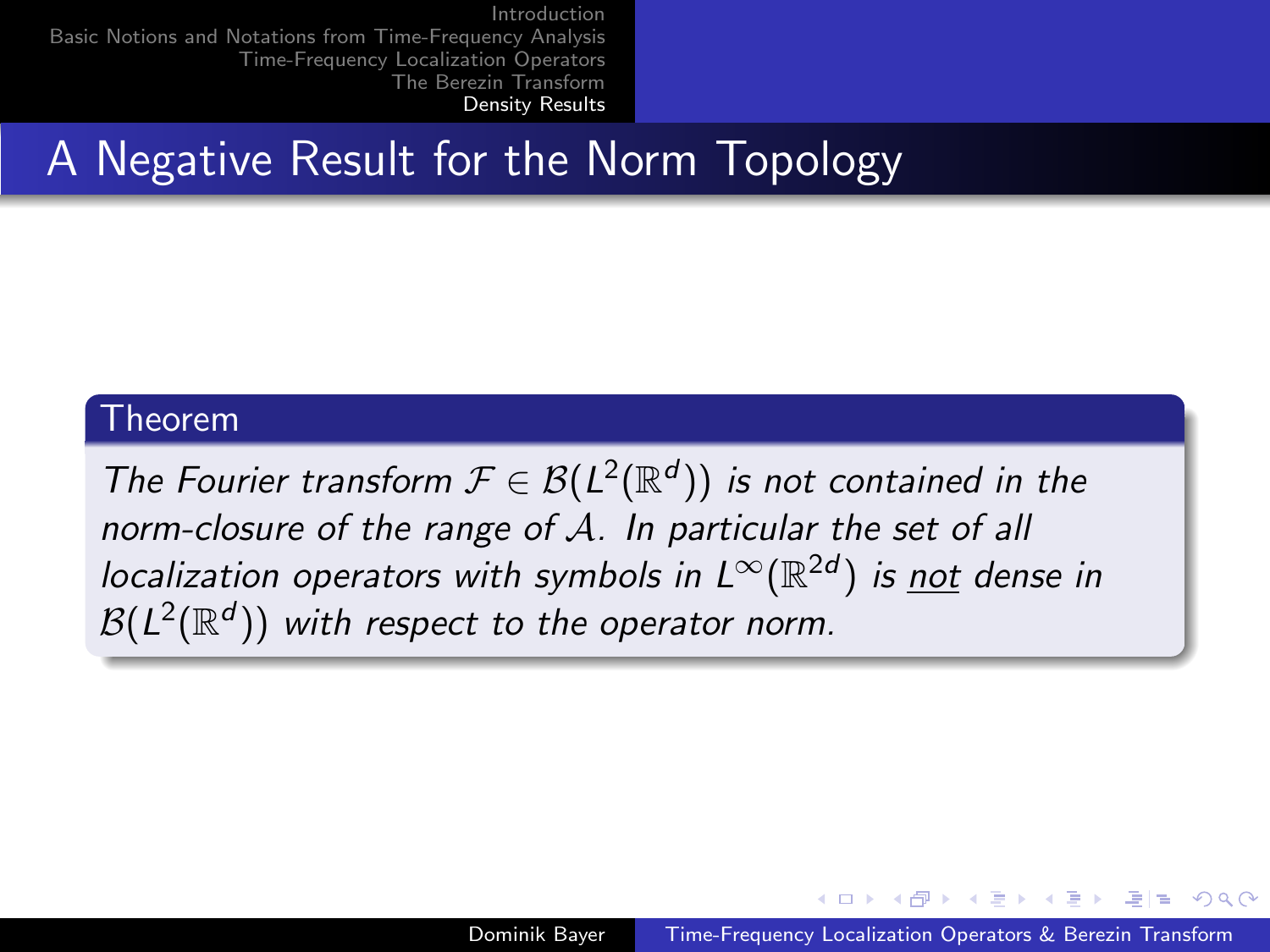## The Idea of the Proof

The intuition (and idea of proof) behind this statement is that whereas the Fourier transform rotates the time-frequency content of a function by  $90^{\circ}$  in phase space, a localization operator with symbol a ( $L^{\infty}$ -multiplyer for the short-time Fourier transform) leaves it essentially unchanged. For suitable  $f \in L^2(\mathbb{R}^d)$ (depending on the symbol) the essential time-frequency contents of  $\mathcal{F}f$  and  $A_{a}^{\varphi_{1},\varphi_{2}}f$  will be 'almost' disjoint,  $\mathcal{F}f$  and  $A_{a}^{\varphi_{1},\varphi_{2}}f$ 'almost' orthogonal, and therefore  $||\mathcal{F}f - A_a^{\varphi_1,\varphi_2}f|| \ge c||f||$  for some constant  $c > 0$ .

кох ∈l≣ к∉≯ кэтий томо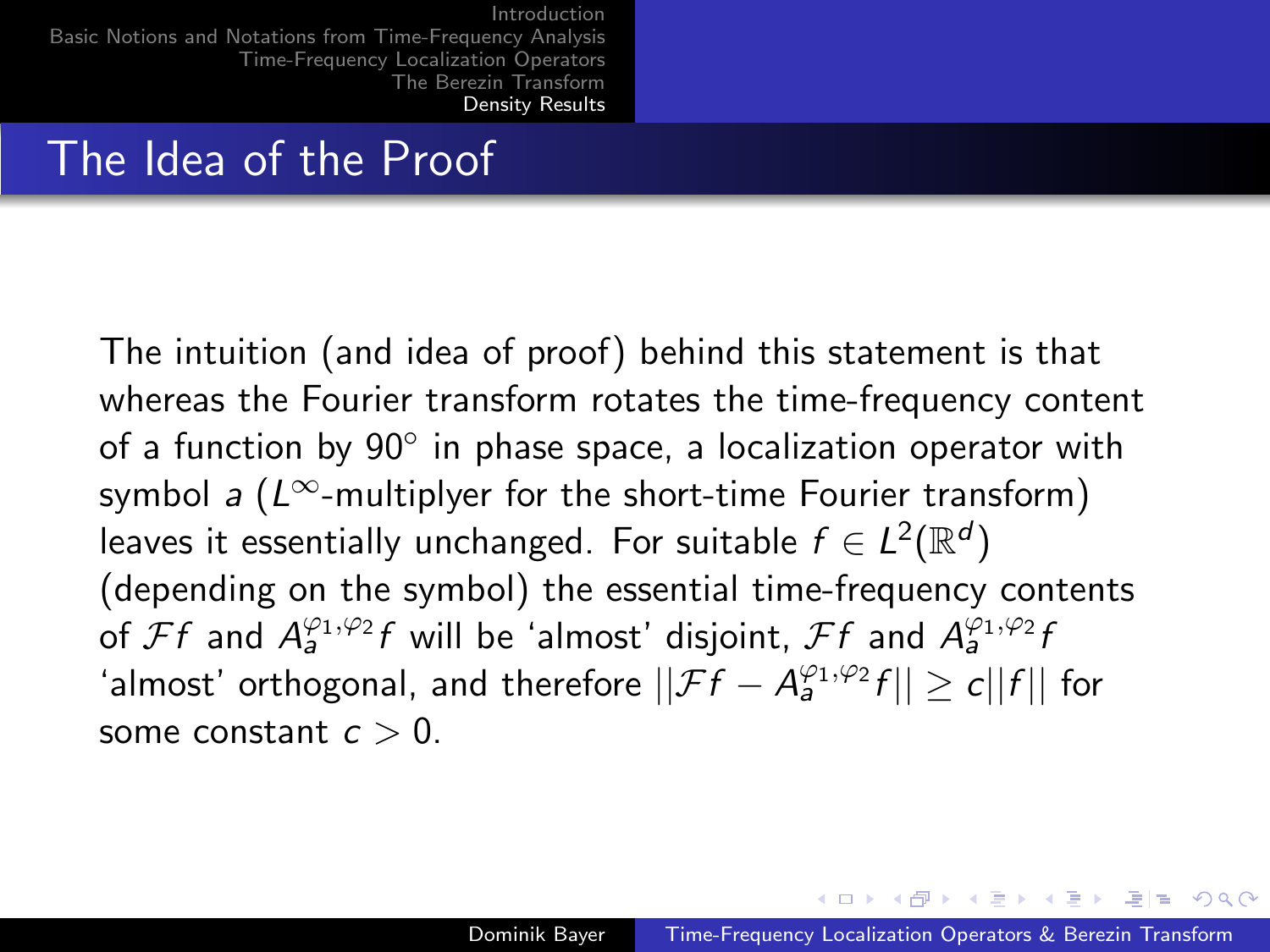# Density in the Weak\*-Topology

#### Theorem

Consider localization operators with symbols in  $L^{\infty}(\mathbb{R}^{2d})$ . The following conditions are equivalent:

- **D** The range ran(A) is weak\* dense in  $B(L^2(\mathbb{R}^d))$ .
- ${\mathcal B}$  The Berezin transform  ${\mathcal B} : \mathbb{S}^1(L^2(\mathbb{R}^d)) \to L^1(\mathbb{R}^{2d})$  is one-to-one.
- **3** The short-time Fourier transform of the windows  $\varphi_1, \varphi_2$  is nonzero almost everywhere, i.e.  $V(\varphi_1, \varphi_2)(x, \omega) \neq 0$  for almost all  $(x, \omega) \in \mathbb{R}^{2d}$ .

<span id="page-16-0"></span>кох ∈l≣ к∉≯ кэтий томо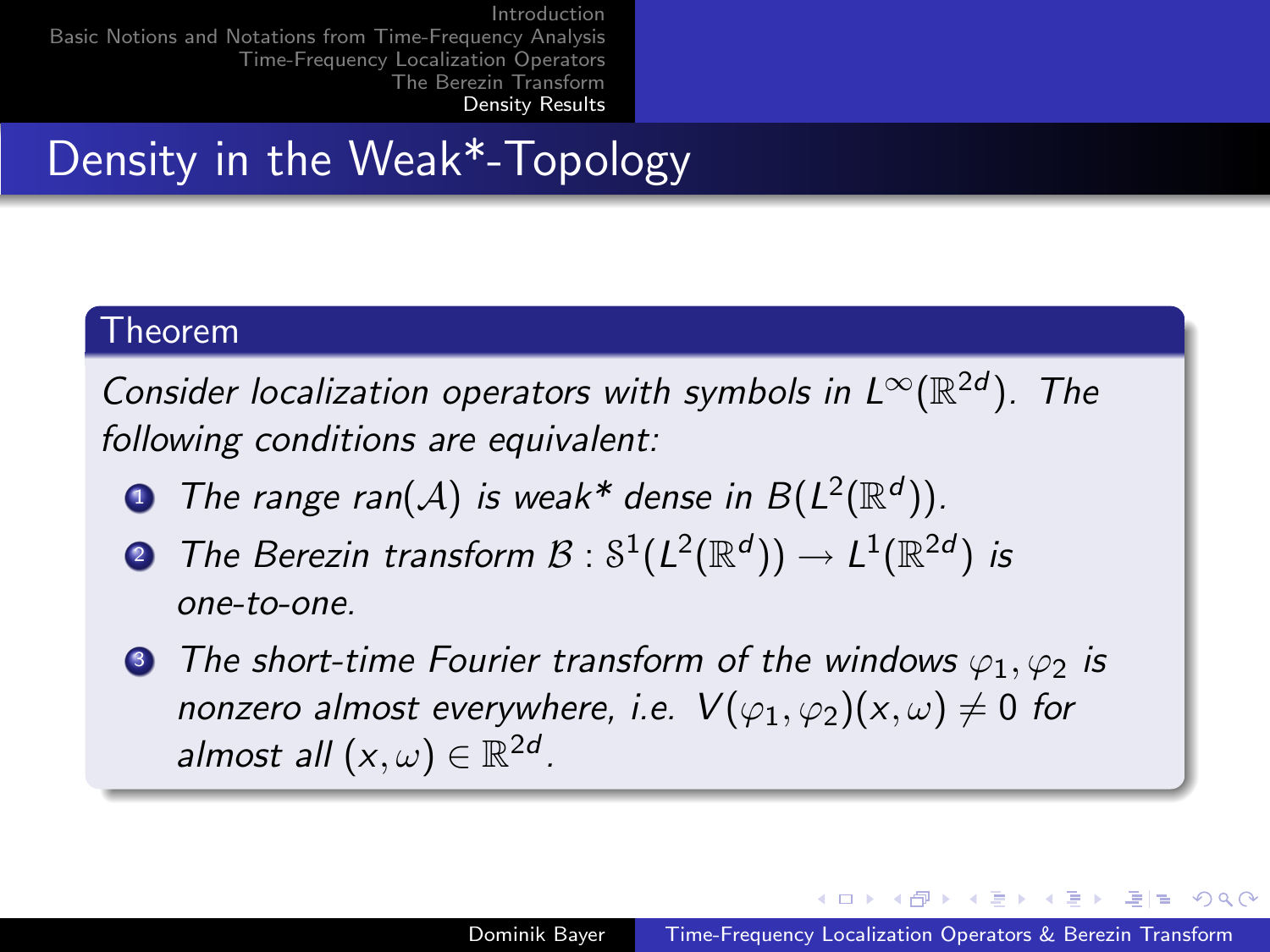## A Very Short Sketch of Proof I

The equivalence of (1) and (2) is clear from the preceding discussion. For the equivalence of (2) and (3), we need some tools:

### **Definition**

Let  $f,g\in L^2(\mathbb{R}^d)$ . The *Wigner distribution* of  $f$  and  $g$  is defined by

$$
W(f,g)(x,\omega)=\int_{\mathbb{R}^d}f(x+\frac{t}{2})\overline{g(x-\frac{t}{2})}e^{-2\pi i\omega\cdot t} dt, \qquad x,\omega\in\mathbb{R}^d.
$$

<span id="page-17-0"></span>→ 何 ▶ → ヨ ▶ → ヨ ▶ - ヨ ヨ - つんぺ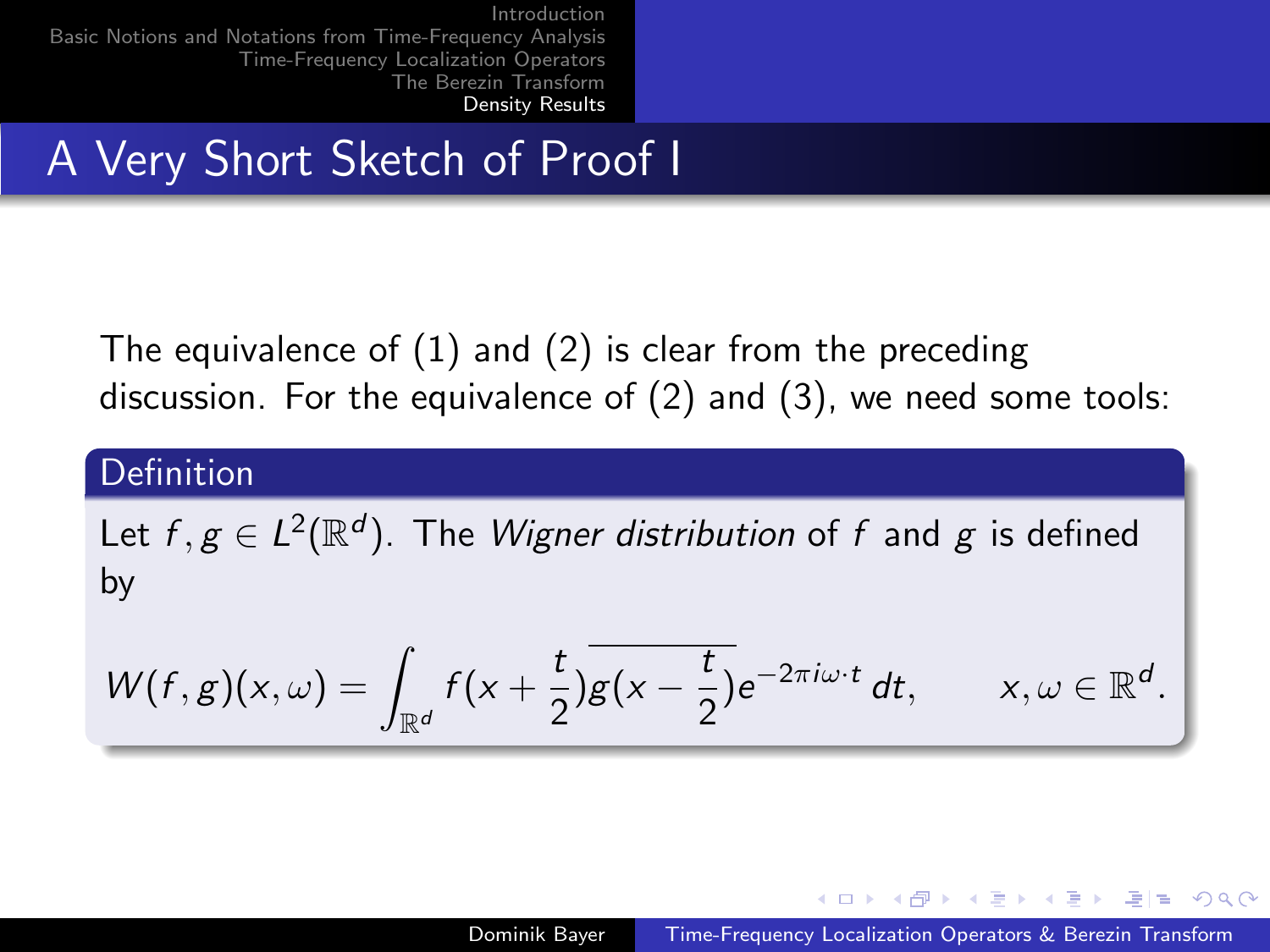## A Very Short Sketch of Proof II

### Lemma (Kernel Theorem)

Let  $\mathcal{T} \in \mathbb{S}^1(L^2(\mathbb{R}^d)) \subset \mathbb{S}^2(L^2(\mathbb{R}^d))$ . Then there exists a unique kernel function  $\sigma \in L^2(\mathbb{R}^{2d})$  such that

<span id="page-18-0"></span>
$$
\langle Tf, g \rangle = \langle \sigma, W(g, f) \rangle
$$

for all  $f, g \in L^2(\mathbb{R}^d)$ .

Using this, we have  $BT(z) = \langle \sigma, W (\pi(z)\varphi_1, \pi(z)\varphi_2) \rangle = \langle \sigma, T_zW (\varphi_1, \varphi_2) \rangle$ . Injectivity of  $\beta$  is equivalent to the statement that the subspace spanned by the translates of  $W(\varphi_1,\varphi_2)$  is dense in  $L^2(\mathbb{R}^d)$ , which is in turn equivalent to  $\widehat{W}(\varphi_1,\varphi_2)(x,\omega) \neq 0$  for almost all  $(x,\omega) \in \mathbb{R}^{2d}$ . Sinc[e](#page-19-0)  $\widehat{W}(\varphi_1,\varphi_2)(x,\omega)=e^{\pi i x\cdot \omega}V_{\varphi_2}\varphi_1(x,\omega),$  $\widehat{W}(\varphi_1,\varphi_2)(x,\omega)=e^{\pi i x\cdot \omega}V_{\varphi_2}\varphi_1(x,\omega),$  $\widehat{W}(\varphi_1,\varphi_2)(x,\omega)=e^{\pi i x\cdot \omega}V_{\varphi_2}\varphi_1(x,\omega),$  $\widehat{W}(\varphi_1,\varphi_2)(x,\omega)=e^{\pi i x\cdot \omega}V_{\varphi_2}\varphi_1(x,\omega),$  $\widehat{W}(\varphi_1,\varphi_2)(x,\omega)=e^{\pi i x\cdot \omega}V_{\varphi_2}\varphi_1(x,\omega),$  $\widehat{W}(\varphi_1,\varphi_2)(x,\omega)=e^{\pi i x\cdot \omega}V_{\varphi_2}\varphi_1(x,\omega),$  $\widehat{W}(\varphi_1,\varphi_2)(x,\omega)=e^{\pi i x\cdot \omega}V_{\varphi_2}\varphi_1(x,\omega),$  $\widehat{W}(\varphi_1,\varphi_2)(x,\omega)=e^{\pi i x\cdot \omega}V_{\varphi_2}\varphi_1(x,\omega),$  [th](#page-17-0)e [st](#page-16-0)ateme[nt](#page-21-0)[fo](#page-13-0)[l](#page-20-0)[lo](#page-21-0)[w](#page-20-0)[s.](#page-21-0)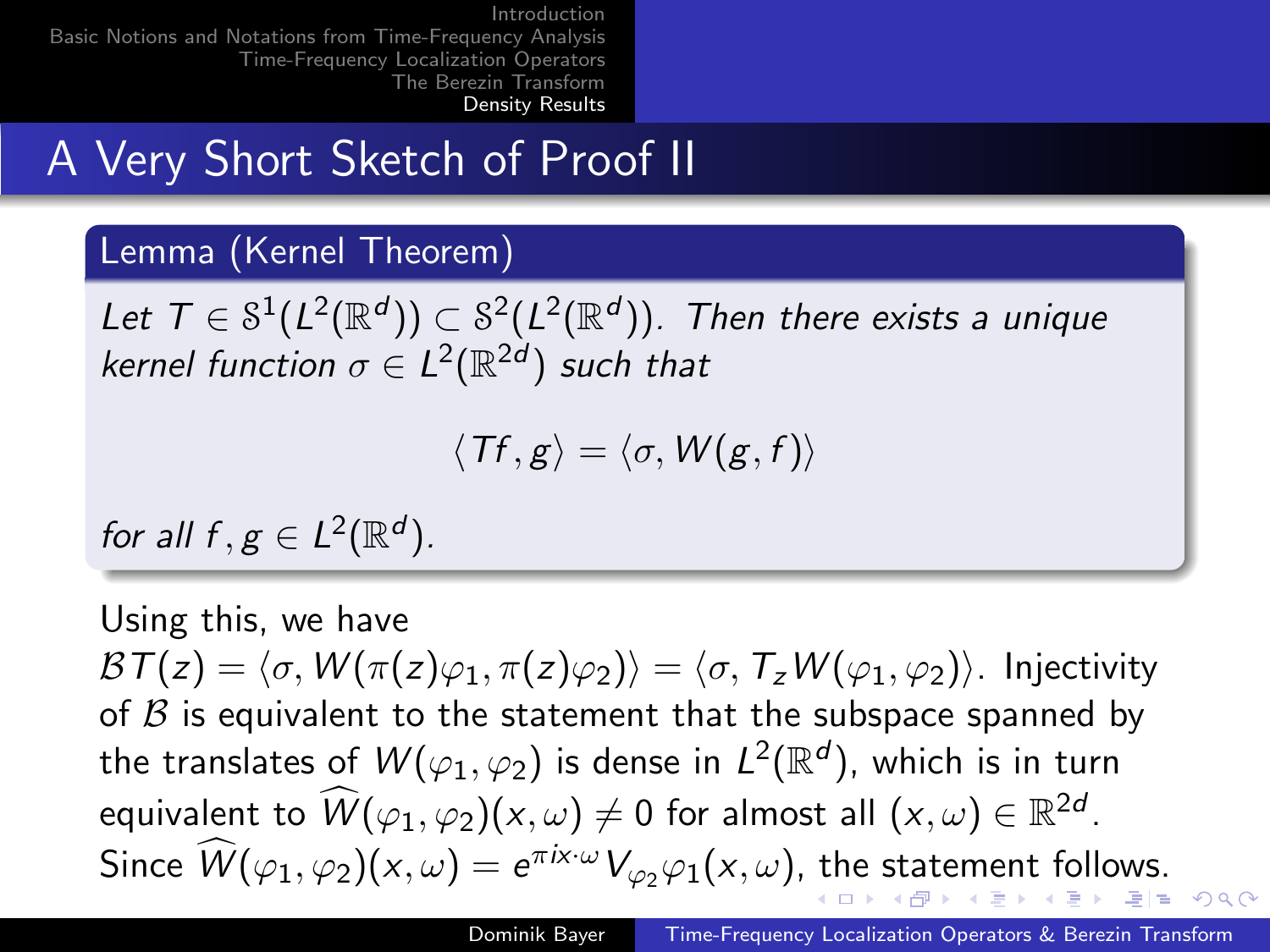### Further Results

Very much in the same way (though technically harder) there is a family of analogous results for symbols from other classes, e.g.

### Theorem

Consider localization operators with symbols in  $L^2(\mathbb{R}^{2d})$ . The following conditions are equivalent:

- $\bullet$  The range ran $(\mathcal{A})$  is weak\* dense in  $\mathbb{S}^2(L^2(\mathbb{R}^d))$ , the Hilbert-Schmidt class.
- ${\mathcal B}$  The Berezin transform  ${\mathcal B} : \mathbb S^2(L^2(\mathbb R^d)) \to L^2(\mathbb R^{2d})$  is one-to-one.
- **3** The short-time Fourier transform of the windows  $\varphi_1, \varphi_2$  is nonzero almost everywhere, i.e.  $V(\varphi_1, \varphi_2)(x, \omega) \neq 0$  for almost all  $(x, \omega) \in \mathbb{R}^{2d}$ .

(作) (ま) (ま)

写真

<span id="page-19-0"></span> $\Omega$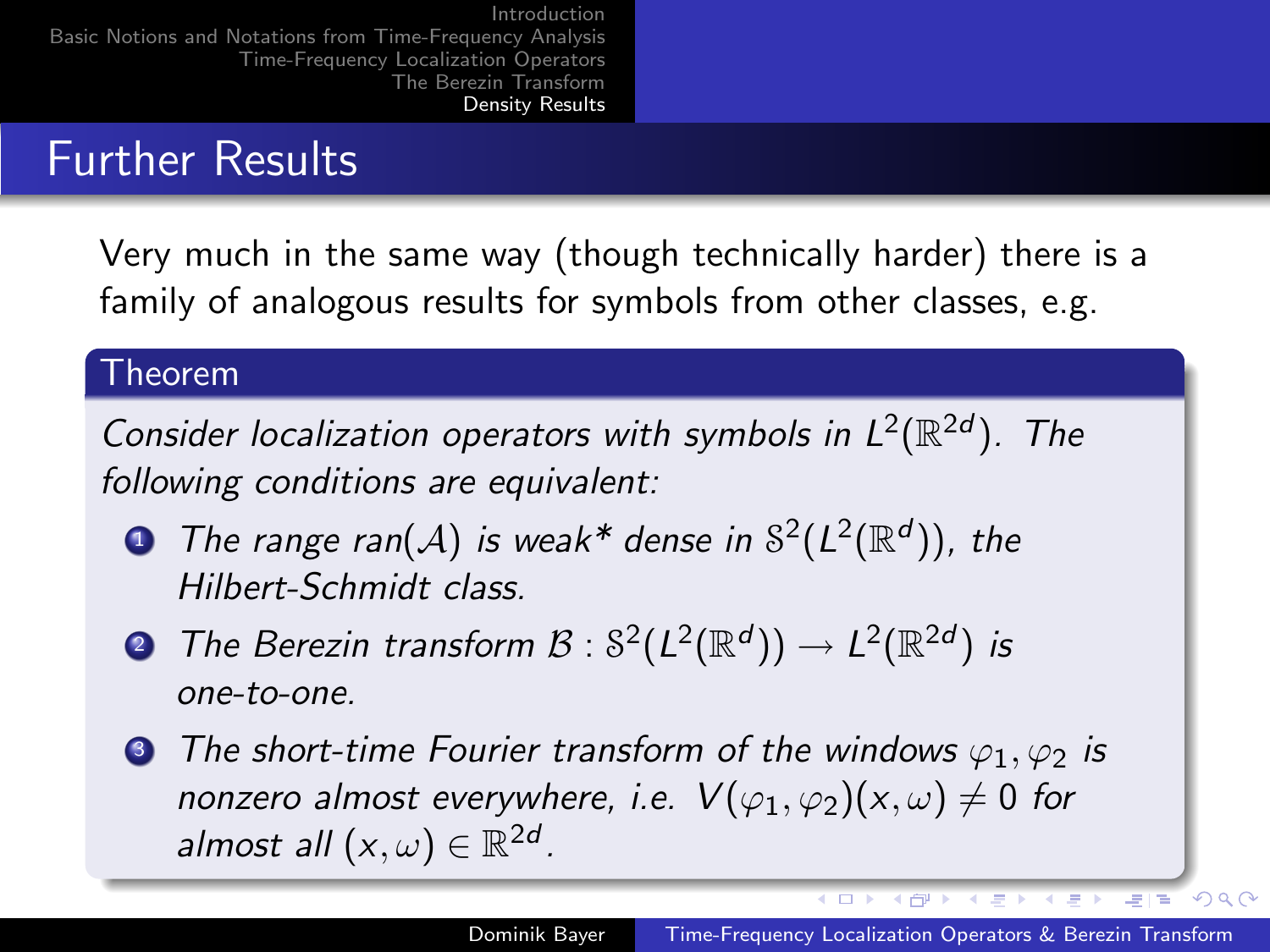## Future Perspectives

- analogous results for other classes of symbols, especially for modulation spaces
- density (or non-density) results for other topologies
- **•** further exploitation of the relation with the Berezin transform

<span id="page-20-0"></span>A E NA E NA E E A O O